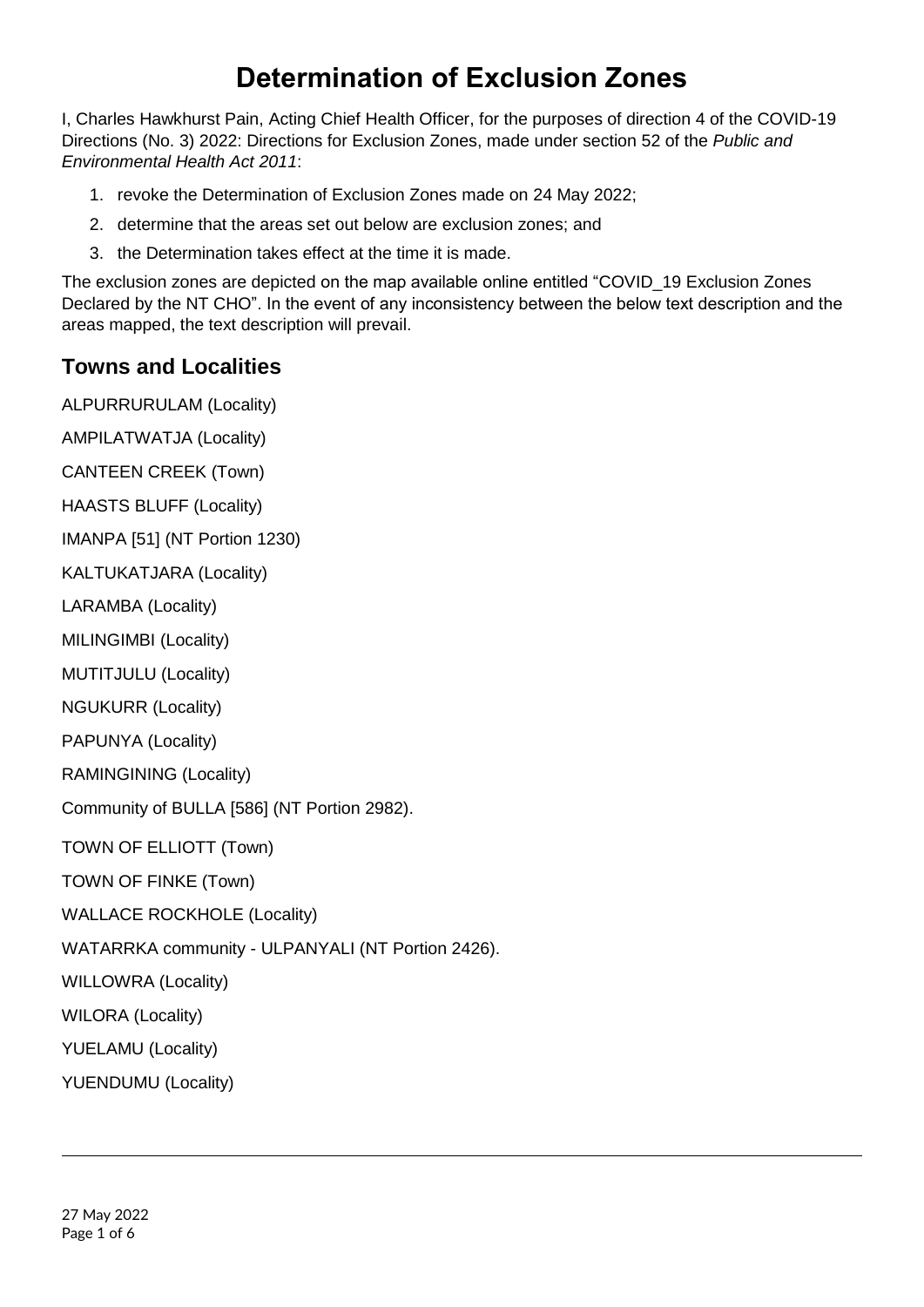### Areas defined by Geocentric Datum

All that land known as the community of ALI CURUNG [202] bounded by straight lines connecting in succession the Geocentric Datum of Australia 1994 (GDA94) geographic co-ordinates listed hereunder - Point Latitude (DMS) Longitude (DMS)

|                  | $-$            |
|------------------|----------------|
| 1) S 20 59 46.40 | E 134 23 34.67 |
| 2) S 21 0 35.19  | E 134 23 34.47 |
| 3) S 21 0 35.46  | E 134 24 52.41 |
| 4) S 20 59 46.67 | E 134 24 52.60 |
| 5) S 20 59 46.40 | E 134 23 34.67 |

All that land known as the community of AMANBIDJI [622] bounded by straight lines connecting in succession the Geocentric Datum of Australia 1994 (GDA94) geographic co-ordinates listed hereunder - Point Latitude (DMS) Longitude (DMS)

|  | 1) S 16 25 2.89  | E 129 36 33.95 |
|--|------------------|----------------|
|  | 2) S 16 26 30.75 | E 129 36 34.22 |
|  | 3) S 16 26 30.55 | E 129 37 43.52 |
|  | 4) S 16 25 2.68  | E 129 37 43.24 |
|  | 5) S 16 25 2.89  | E 129 36 33.95 |
|  |                  |                |

All that land known as the community of ARLPARRA [168] bounded by straight lines connecting in succession the Geocentric Datum of Australia 1994 (GDA94) geographic co-ordinates listed hereunder - Point Latitude (DMS) Longitude (DMS)

| <b>FUILL LATTURE</b> (DIVIS) | LUI IUI IUU (DIVIC |
|------------------------------|--------------------|
| 1) S 22 5 35.52              | E 134 45 52.60     |
| 2) S 22 5 35.61              | E 134 46 55.42     |
| 3) S 22 4 56.58              | E 134 46 55.48     |
| 4) S 22 4 56.49              | E 134 45 52.67     |
| 5) S 22 5 35.52              | E 134 45 52.60     |
|                              |                    |

All that land known as the community of ATITJERE [42] bounded by straight lines connecting in succession the Geocentric Datum of Australia 1994 (GDA94) geographic co-ordinates listed hereunder - Point Latitude (DMS) Longitude (DMS)

| <b>FUILL LATTURE</b> (DIVIO) | LUNG (DIVIO    |
|------------------------------|----------------|
| 1) S 22 58 24.97             | E 134 55 41.47 |
| 2) S 22 59 23.51             | E 134 55 41.44 |
| 3) S 22 59 23.52             | E 134 56 29.56 |
| 4) S 22 58 24.99             | E 134 56 29.58 |
| 5) S 22 58 24.97             | E 134 55 41.47 |
|                              |                |

All that land known as the community of CANTEEN CREEK [219] bounded by straight lines connecting in succession the Geocentric Datum of Australia 1994 (GDA94) geographic co-ordinates listed hereunder - Point Latitude (DMS) Longitude (DMS)

|                  | $-0.09$ $-0.000$ |
|------------------|------------------|
| 1) S 20 37 40.68 | E 135 34 30.32   |
| 2) S 20 39 10.03 | E 135 34 30.66   |

- 3) S 20 39 9.81 E 135 35 36.95
- 4) S 20 37 40.46 E 135 35 36.60
- 5) S 20 37 40.68 E 135 34 30.32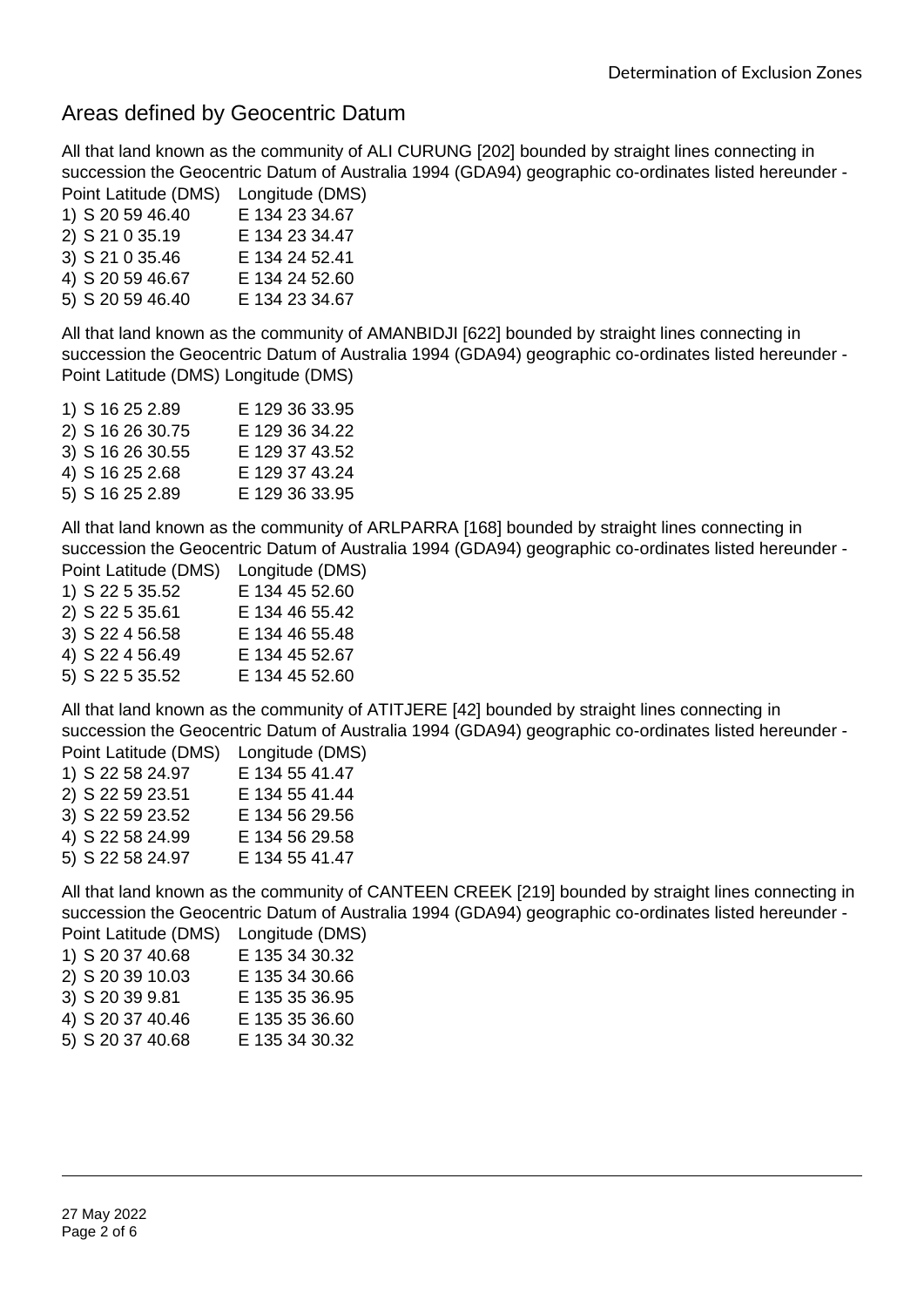All that land known as the community of GALIWINKU [492] bounded by straight lines connecting in succession the Geocentric Datum of Australia 1994 (GDA94) geographic co-ordinates listed hereunder - Point Latitude (DMS) Longitude (DMS)

| POINT Latitude (DIVIS) | Longitude (Divio |
|------------------------|------------------|
| 1) S 12 0 45.23        | E 135 33 30.60   |
| 2) S 12 2 10.24        | E 135 33 30.78   |
| 3) S 12 2 9.97         | E 135 35 40.33   |
| 4) S 12 0 44.96        | E 135 35 40.14   |
| 5) S 12 0 45.23        | E 135 33 30.60   |

All that land known as the community of GUNBALANYA [329] bounded by straight lines connecting in succession the Geocentric Datum of Australia 1994 (GDA94) geographic co-ordinates listed hereunder - Point Latitude (DMS) Longitude (DMS)

| <u>, oliit Latitaas (Divio)</u> | וייש, טטאישייט |
|---------------------------------|----------------|
| 1) S 12 20 3.57                 | E 133 2 11.08  |
| 2) S 12 20 4.25                 | E 133 3 45.10  |
| 3) S 12 18 56.99                | E 133 3 45.60  |
| 4) S 12 18 56.32                | E 133 2 11.58  |
| 5) S 12 20 3.57                 | E 133 2 11.08  |
|                                 |                |

All that land known as the community of LAJAMANU [609] bounded by straight lines connecting in succession the Geocentric Datum of Australia 1994 (GDA94) geographic co-ordinates listed hereunder - Point Latitude (DMS) Longitude (DMS)

| <b>FUILL LATTURE</b> (UNIS) | LUI IGILUU (DIVIC |
|-----------------------------|-------------------|
| 1) S 18 20 34.36            | E 130 37 32.64    |
| 2) S 18 20 33.44            | E 130 39 19.92    |
| 3) S 18 19 25.13            | E 130 39 19.27    |
| 4) S 18 19 26.06            | E 130 37 32.00    |
| 5) S 18 20 34.36            | E 130 37 32.64    |
|                             |                   |

All that land known as the community of MANINGRIDA [362] bounded by straight lines connecting in succession the Geocentric Datum of Australia 1994 (GDA94) geographic co-ordinates listed hereunder - Point Latitude (DMS) Longitude (DMS)

|                 | Lungnuut (Divit |
|-----------------|-----------------|
| 1) S 12 3 38.41 | E 134 12 43.33  |
| 2) S 12 3 38.74 | E 134 14 42.77  |
| 3) S 12 2 18.50 | E 134 14 42.99  |
| 4) S 12 2 18.17 | E 134 12 43.57  |
| 5) S 12 3 38.41 | E 134 12 43.33  |
|                 |                 |

All that land known as the community of ORRTIPA-THURRA [26] bounded by straight lines connecting in succession the Geocentric Datum of Australia 1994 (GDA94) geographic co-ordinates listed hereunder - Point Latitude (DMS) Longitude (DMS)

| FUIIIL LAIILUUU (DIVIO) | Lungitude (Divic |
|-------------------------|------------------|
| 1) S 22 47 38.92        | E 136 9 32.02    |
| 2) S 22 47 38.50        | E 136 10 29.66   |
| 3) S 22 46 34.29        | E 136 10 29.11   |
| 4) S 22 46 34.71        | E 136 9 31.48    |
| 5) S 22 47 38.92        | E 136 9 32.02    |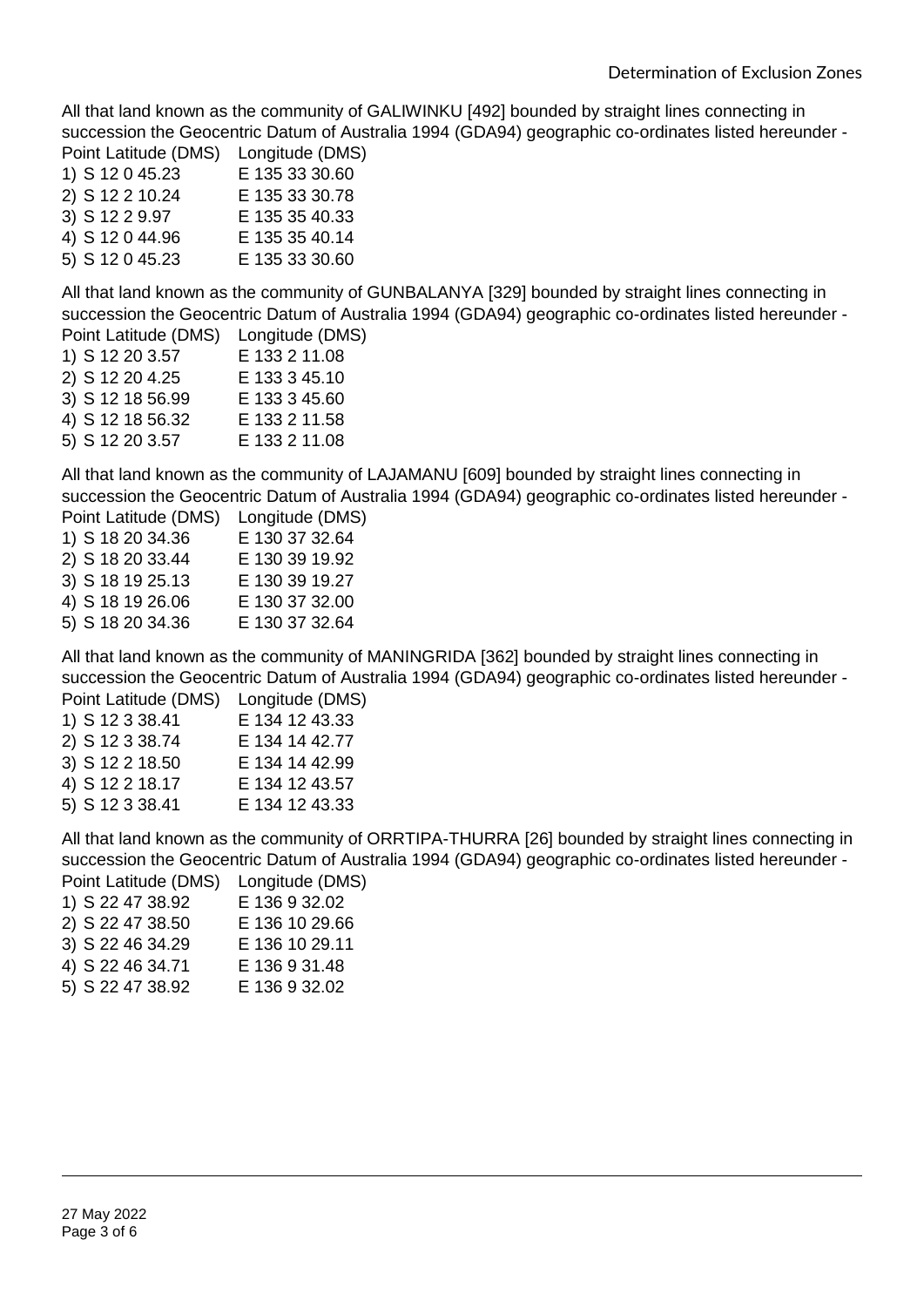All that land known as the community of PMARA JUTUNTA [138] bounded by straight lines connecting in succession the Geocentric Datum of Australia 1994 (GDA94) geographic co-ordinates listed hereunder - Point Latitude (DMS) Longitude (DMS)

| <b>FUILL LATIONE</b> (DIVIO) | LUI IYILUUU (DIVIO |
|------------------------------|--------------------|
| 1) S 22 12 5.41              | E 133 25 35.66     |
| 2) S 22 12 54.32             | E 133 25 35.11     |
| 3) S 22 12 54.68             | E 133 26 11.80     |
| 4) S 22 12 5.76              | E 133 26 12.34     |
| 5) S 22 12 5.41              | E 133 25 35.66     |

All that land known as the community of RITTARANGU [641] bounded by straight lines connecting in succession the Geocentric Datum of Australia 1994 (GDA94) geographic co-ordinates listed hereunder - Point Latitude (DMS) Longitude (DMS)

| ן טוווג במנונטטט (פוניוט | Lungnuut (Divit |
|--------------------------|-----------------|
| 1) S 14 42 42.58         | E 134 33 38.52  |
| 2) S 14 42 42.64         | E 134 34 8.57   |
| 3) S 14 42 21.94         | E 134 34 8.61   |
| 4) S 14 42 21.88         | E 134 33 38.56  |
| 5) S 14 42 42.58         | E 134 33 38.52  |
|                          |                 |

All that land known as the community of TARA [264] bounded by straight lines connecting in succession the Geocentric Datum of Australia 1994 (GDA94) geographic co-ordinates listed hereunder -

| Point Latitude (DMS) | Longitude (DMS) |
|----------------------|-----------------|
| 1) S 21 30 30.28     | E 133 59 29.20  |
| 2) S 21 30 30.47     | E 134 0 0.47    |
| 3) S 21 30 10.95     | E 134 0 0.61    |
| 4) S 21 30 10.77     | E 133 59 29.33  |
| 5) S 21 30 30.28     | E 133 59 29.20  |
|                      |                 |

All that land known as the community of WUTUNUGURRA [227] bounded by straight lines connecting in succession the Geocentric Datum of Australia 1994 (GDA94) geographic co-ordinates listed hereunder - Point Latitude (DMS) Longitude (DMS)

| <b>FUILL LATIOUS (DIVIO)</b> | LUINUUT (DIVIO |
|------------------------------|----------------|
| 1) S 20 27 5.83              | E 135 14 37.36 |
| 2) S 20 28 4.38              | E 135 14 37.45 |
| 3) S 20 28 4.31              | E 135 15 24.74 |
| 4) S 20 27 5.76              | E 135 15 24.65 |
| 5) S 20 27 5.83              | E 135 14 37.36 |

#### Mathakal Homelands

The area contained within a radius of 500m from the Geocentric Datum of Australia 1994 (GDA94) geographic co-ordinates listed below for each of the Mathakal Homelands

| BANTHULA [457] also known as             | S 11 50 9.06  | E 135 52 25.14 |
|------------------------------------------|---------------|----------------|
| BAN'TALA, BANDHULA, BANT'THULA, GAMPURA, |               |                |
| <b>GANPURA</b>                           |               |                |
| BULARRING [467] also known as            | S 12 2 46.90  | E 135 42 12.31 |
| BULARRINY, BULARRINYUR                   |               |                |
| DHAMBALA [896]                           | S 12 3 9.36   | E 135 33 39.24 |
| DHARAWA [805] also known as DHARRWAR     | S 11 50 57.77 | E 135 50 48.95 |
| DHAYIRRI [806]                           | S 11 57 40.32 | E 135 37 7.32  |
| DHOLTJI [478]                            | S 11 56 54.06 | E 136 27 41.80 |
| DHUDUPU [664]                            | S 12 0 11.88  | E 135 34 9.12  |
| DJURRANALPI [484] also known as DJANALPI | S 11 50 48.62 | E 135 52 22.51 |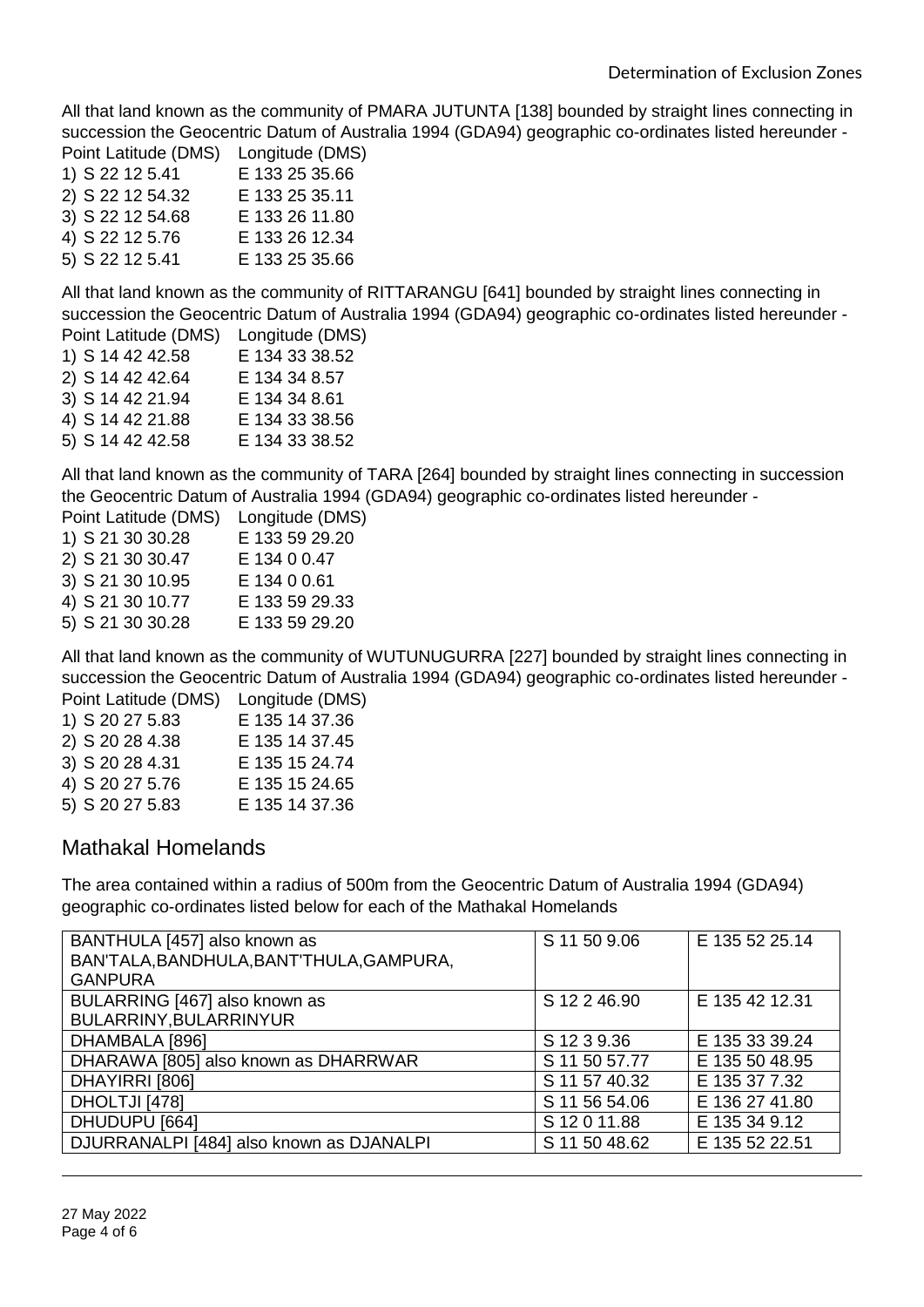| GALAWARRA [807]                                   | S 12 2 39.84               | E 135 35 37.43 |
|---------------------------------------------------|----------------------------|----------------|
| GALIWINKU [492] also known as ELCHO               | S 12 1 24.60               | E 135 33 59.04 |
| <b>ISLAND, GALIWIN'KU</b>                         |                            |                |
| GANPURA [499] also known as                       | S 11 53 6.81               | E 135 48 44.47 |
| BAPULU, GANABURRA, GANPURRA                       |                            |                |
| GARRIYAK [504] also known as                      | S 12 8 55.00               | E 135 33 46.22 |
| GARRANDNGJUR, GARRIYAKNGURR, GIARRIYAKGUR         |                            |                |
| GAWA [508]                                        | S 11 45 37.15              | E 135 54 17.46 |
| <b>GIKAL [509]</b>                                | S 12 3 7.85                | E 136 19 13.33 |
| <b>GITAN [510]</b>                                | S 11 54 42.08              | E 135 46 54.59 |
| GONGURUWUY [669] also known as GOYNGURUMUY,       | S 12 3 58.97               | E 136 9 3.06   |
| GUNGURUWUY, INGLIS ISLAND, WATAYNGA               |                            |                |
| GULMARRI [512] also known as GALMARRI, GULAMARRI, | S 11 55 1.24               | E 135 49 20.24 |
| <b>GULMARI, GULUMARRI</b>                         |                            |                |
| LANGARRA [519] also known as HOWARD ISLAND        | S 12 5 57.05               | E 135 21 42.05 |
| MALLARRAMI [851]                                  | S 11 46 31.48              | E 136 32 8.27  |
| MAPURU [524] also known as MAPARU, MAPURA,        | $\overline{S}$ 12 15 11.45 | E 135 26 16.04 |
| <b>MARPARU</b>                                    |                            |                |
| MARTJANBA [528] also known as JENSEN BAY,         | S 11 10 12.22              | E 136 42 25.27 |
| MARCHINBAR ISLAND, RIMBIJA ISLAND                 |                            |                |
| MATAMATA [529]                                    | S 12 4 36.34               | E 136 16 16.50 |
| MUDHAMUL [808] also known as MARTHAKAL,           | S 12 9 39.20               | E 136 10 19.49 |
| <b>MUTHAMAL</b>                                   |                            |                |
| NANYINGBURRA [543] also known as NANGABURA,       | S 11 45 38.05              | E 135 52 25.14 |
| NANGINGBURRA, NANGINYBURRA, NANINGBURA            |                            |                |
| <b>POINT</b>                                      |                            |                |
| NGAYAWILLI [544] also known as FIRST CREEK,       | S 11 59 39.48              | E 135 34 28.20 |
| <b>NAYAWILLI</b>                                  |                            |                |
| NIKAWU [547] also known as HOWARD ISLAND,         | S 12 5 22.63               | E 135 32 43.63 |
| <b>NIKAWUNGYURA</b>                               |                            |                |
| RORRUWUY [469] also known as BURRAWUY, RHODES     | S 12 12 10.51              | E 136 17 44.30 |
| <b>POINT</b>                                      |                            |                |
| WATDAGAWUY [889] also known as GANAWA             | S 11 56 22.60              | E 135 42 2.66  |
| WUNBURRI [564] also known as BURGUNNGURA          | S 11 35 41.93              | E 136 4 42.71  |
| ISLAND, STEVENS ISLAND, WUNBIRRI                  |                            |                |
| WURWULA [548] also known as INGLIS ISLAND,        | S 11 58 35.26              | E 136 18 12.56 |
| NIKAWUNGYURA, NYEKALA                             |                            |                |
| YINYIKAY [999] also known as NYINIKAY, RHODES     | S 12 12 36.86              | E 136 13 45.16 |
| <b>POINT</b>                                      |                            |                |
| YIRRINGA [575] also known as DRYSDALE ISLAND      | S 11 38 43.37              | E 136 1 32.81  |

## Utopia Homelands

The area contained within a radius of 500m from the Geocentric Datum of Australia 1994 (GDA94) geographic co-ordinates listed below for each of the Utopia Homelands

| AMENGERNTERNEAH [104] also known as HEALTH | l S 21 53 51.61 | E 134 50 29 |
|--------------------------------------------|-----------------|-------------|
| CENTRE,MINGINTIRNINA,URAPENTYE,URAPUNTJA   |                 |             |
| HEALTH CENTRE,UTOPIA CLINIC                |                 |             |